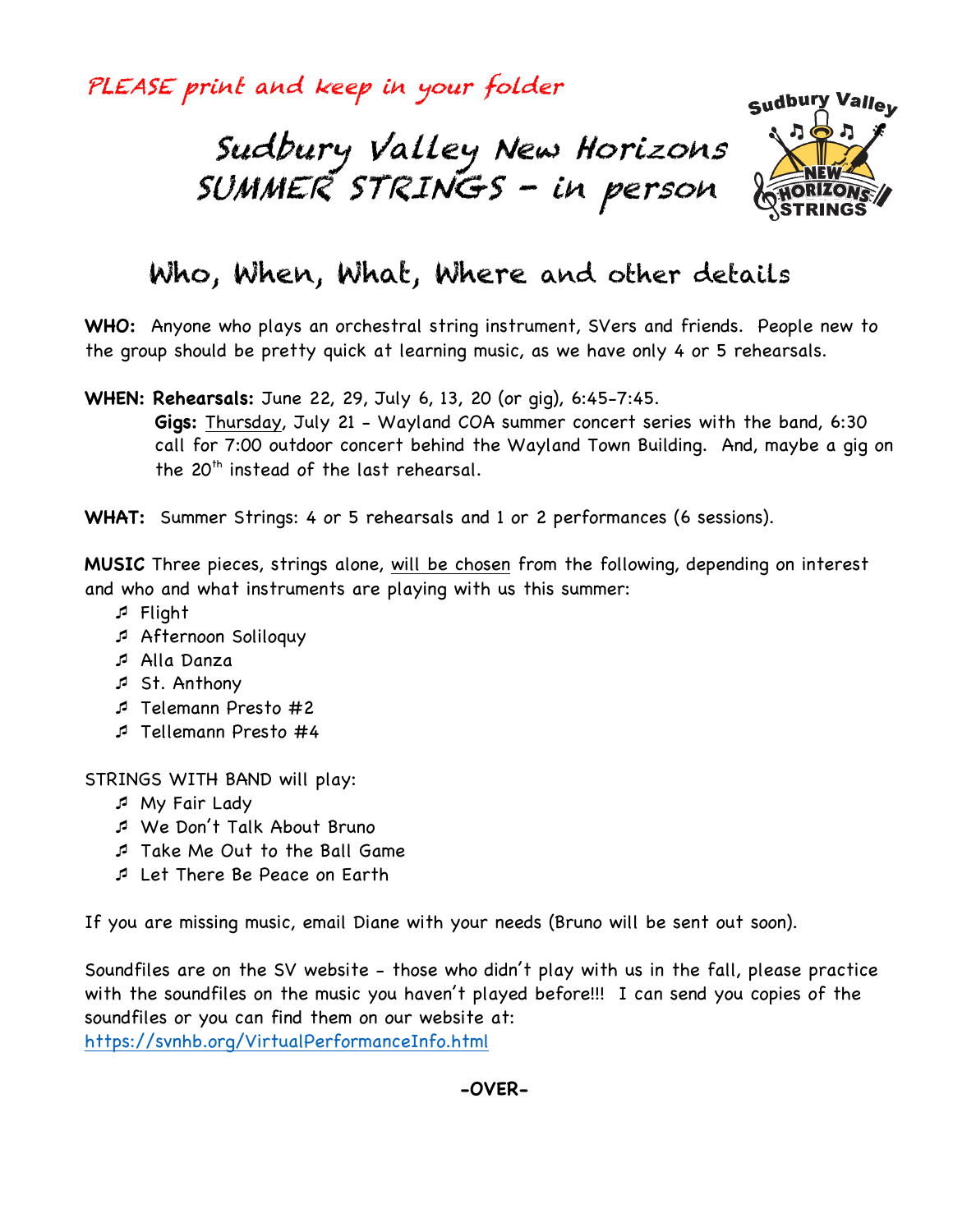**WHERE:** First Parish Wayland, which is the big white church on the corner of Route 20 and Routes 27/126. Park in the parking at the end of the church, furthest from Route 20. (The band will be rehearsing in the side parking lot). Enter via the door in the area where the band is located. Your rehearsal space is indoors in the Stokey Library. **BRING A MUSIC STAND.**

July 21 gig is at the Town Building across the street and perhaps a second gig on July 20, if we can find a Senior Living Community with a courtyard or parking area where we can set up.

### **OTHER DETAILS**

**Cost:** \$80 for all 6 weeks or \$20 per session drop-in.

**Registration:** Is through SVNHM, **NOT** LS Adult Ed (they don't have a summer program) The registration form is attached to this email.

**Chairs/Music stand**: Chairs are available, but you need to bring your own music stand.

**Directors**: Kett and I will be working with you! I'm excited to get to know you better. No, I don't play a string instrument (except guitar and a little bit of bass), but I have a basic knowledge, and I DO know how hold a bow and how to conduct and to teach about music and interpretation! ;-)

**Arrival**: You may arrive any time after 6:20 and hang out to chat at the end of rehearsal.

### **COVID-19 precautions**

**Masks**: Masks worn correctly, covering both nose and mouth, will be required at all times when you are indoors together.

**Vaccinations**: Everyone must be vaccinated. Please take a picture of your card and send it to Diane or Linda. (If you have been playing with us at LS, we have your info and you do not need to resend.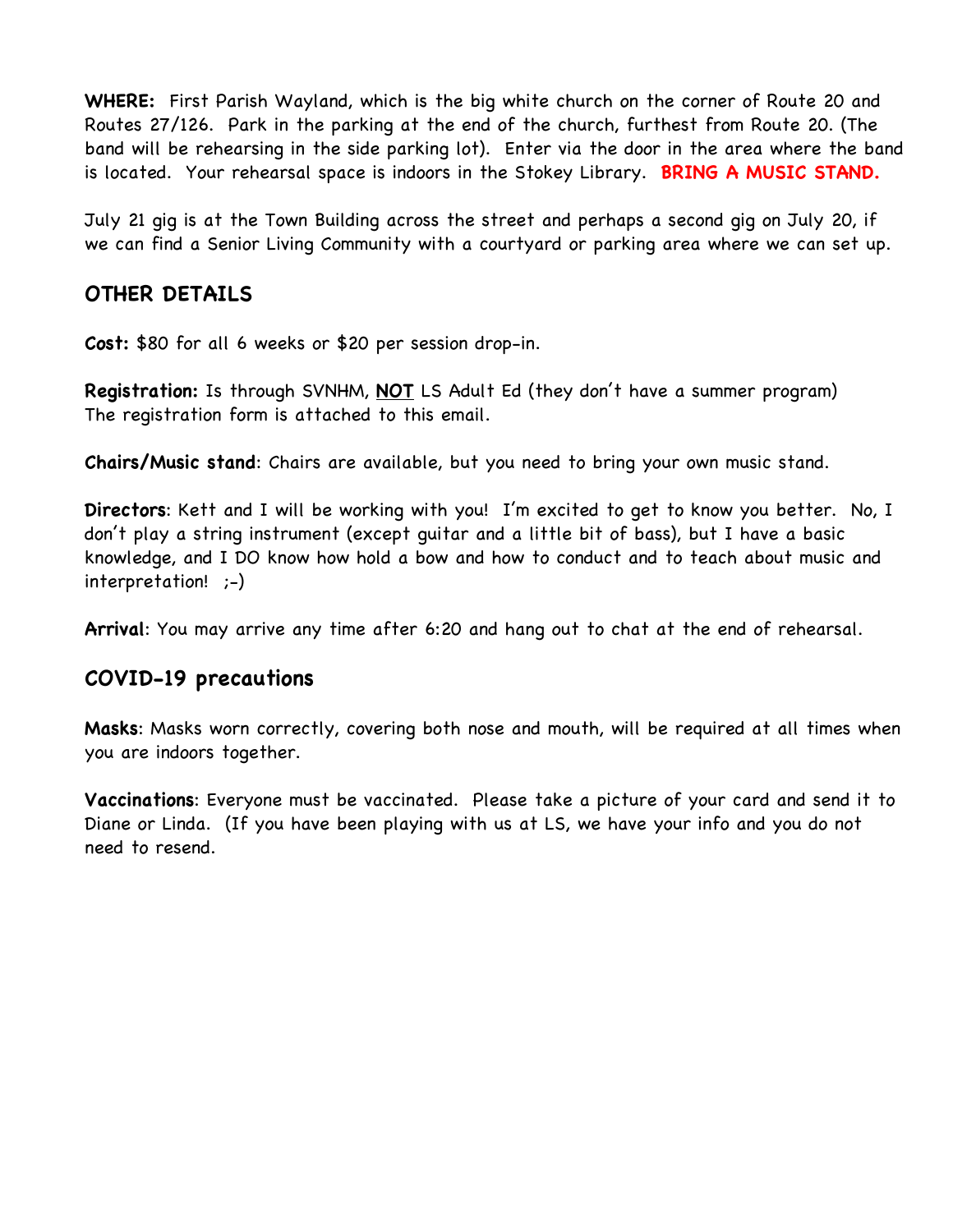## **Registration Form for The Sudbury Valley New Horizons SUMMER STRINGS**



| Please sign me up!                                                                                                                                                                                                            |                                                                                     |
|-------------------------------------------------------------------------------------------------------------------------------------------------------------------------------------------------------------------------------|-------------------------------------------------------------------------------------|
|                                                                                                                                                                                                                               |                                                                                     |
|                                                                                                                                                                                                                               | Check here [] if you are a returning member and fill in only info that has changed. |
| New members please fill out this info and the back side of this sheet.                                                                                                                                                        |                                                                                     |
|                                                                                                                                                                                                                               |                                                                                     |
|                                                                                                                                                                                                                               | __ Zip Code _______________                                                         |
|                                                                                                                                                                                                                               |                                                                                     |
| Email and the state of the state of the state of the state of the state of the state of the state of the state of the state of the state of the state of the state of the state of the state of the state of the state of the |                                                                                     |

**See separate info sheet for where, when, etc. and COVID precaution information.**

**Our summer session is only for those who already play an instrument (beginner classes will resume in the fall). We will be learning some new music and playing the old stuff as well. This summer session info is for SVNH Strings (band has a separate info).**

## **Please enclose a check for \$80, made payable to Sudbury Valley New Horizons Music, Inc.**

(Or, if you will be in and out this summer, you may take part on a "drop-in" basis & pay \$20 each time you come to a rehearsal or gig (up to  $$80$ ) – cash or check OK.)

We want everyone to be able to take part, so if you need a scholarship, contact Diane: 978-261-5065 or info@svnhm.org

 Bring to rehearsal Wednesday, May 25, or send to: Sudbury Valley New Horizons Music, Inc. 31 Raynor Rd. Sudbury, MA 01776



### **MUSIC FOR SUMMER STRINGS WILL BE:**

### STRINGS ONLY:

- e Afternoon Soliloquy
- $\ddotsc$

**Poyment Int** 

 $\Box$ ...

### STRINGS WITH BAND:

- $\bigwedge$  My Fair Lady
- $\triangle$  We Don't Talk About Bruno
- $\triangle$  Take Me Out to the Ball Game
- $\Box$  Let There Be Peace on Earth

**EMAIL DIANE WITH A LIST OF MUSIC THAT YOU NEED.** *MUSIC WILL NOT* **BE AVAILABLE AT THE REHEARSALS.**